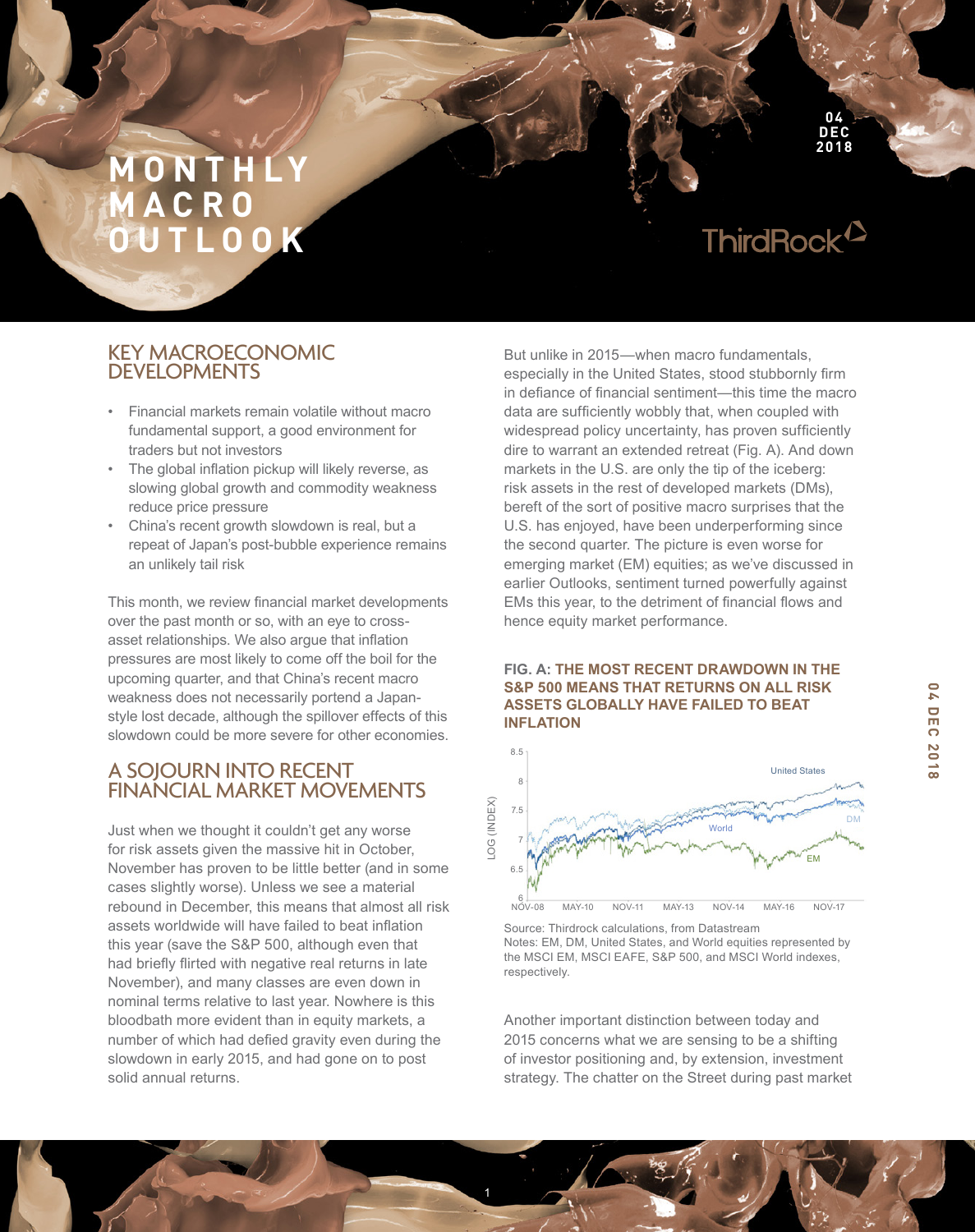## **M O N T H L Y M A C R O OUTLOOK**

corrections—even the surprising one early this year had been that previous pullbacks offered opportunities to "buy the dip" and get in on the overall bullishness surrounding equities. This time round, we sense a stronger preference for "selling the bounce," which, needless to say, does not bode well for any sustained recovery. Of course, in secondary markets any reluctant seller must ultimately be matched by a willing buyer, but if previously-optimistic sellers are offoading their holdings to those only willing to hold at a comparatively lower price, then the market will naturally re-equilibrate to lower levels. And if technicals entrench trend- following on the way down, then who knows how far this drawdown will go.

Nor do volatility metrics paint a particularly positive picture. The VIX, a widely-followed tracker of equity volatility implied by S&P 500 options, has crept up over the past month, peaking at around 25, before falling back to the low 20s this month. While these numbers are nowhere near the highs breached in 2008, they are signifcantly above the longer-term average of 16 for the index, and almost twice the level observed through most of 2017 (Fig. B). Simultaneously, the SKEW—a sister index to the VIX, used to gauge tail risk inherent in the S&P 500—continues to steadily creep up, lending credence to the thesis that markets are evermore nervous about near-term prospects for equities. Perhaps most worrying, the current episode is losing the sort of macro fundamental support that bailed out stocks in previous rounds of selloffs.

## **FIG. B: EQUITY VOLATILITY HAS RISEN IN THE UNITED STATES, AND ALTHOUGH NOT UNPRECEDENTED, NO LONGER ENJOYS MACRO SUPPORT**



Source: CBOE and BAML/Datastream.

Notes: Equity volatility and tail risk summarized by the VIX and SKEW indexes of implied volatility of the S&P 500 and steepening of implied volatility of the S&P 500.

2

SKEW INDEX

Other risk assets offer little shelter from the storm. Although bonds are often regarded as a diversifier for a portfolio otherwise loaded with stocks, the post-crisis environment has proven particularly tricky for fxed-income managers. Although the unconventional monetary policies undertaken by global central banks in the aftermath of the crisis undoubtedly extended the almost four-decade bull run in bonds, the subsequent roll-off of quantitative easing (the so-called taper) and rate-hike cycle has been a choppy one, burning even legendary fixedincome managers like Bill Gross. With current Fed chair Powell taking the position that he is much more sensitive to the incoming data flow-but simultaneously eschewing taking a clear stance on key policy parameters, such as the economy's neutral rate of interest—traditional metrics for understanding the short end of the yield curve, such as the Taylor rule, have become much less useful as a guide to future Fed actions (incidentally, the Taylor rule prescription, for virtually any permutation or combination of the main variable inputs, is higher than the prevailing Fed Funds rate).

ThirdRock<sup>12</sup>

Further complicating the trading environment has been the virtually unprecedented late-cycle, deficitfinanced fiscal stimulus, along with uncertainty over the longevity of what is now the second-longest postwar economic expansion, has meant conficting pressures on the long end of the yield curve (the former would raise risk premia and elevate yields, while the latter is associated with impending rate cuts and hence would compress them).

This dynamic is hinted at when we compare the differences in yields for U.S. Treasuries at the 1, 5, and 10-year maturity (Fig. C). The 1-year/5-year (1Y/5Y) spread is traditionally substantially above that of its 5-year/10-year (5Y/10Y) equivalent. Early on in this cycle, the 1Y/5Y spread dipped below the 5Y/10Y, refecting the fact that the zero-lower bound was leading to a substantial fattening of the former relative to the latter. But this outcome has reversed since, and what is more interesting for us now is not just how small the gap is between the two spreads the two often rapidly converge and the 1Y/5Y spread crosses the 5Y/10Y just prior to recessions—but how persistent this narrow gap has been, without crossing. Whether they will eventually cross over the next year is anyone's guess, but our impression is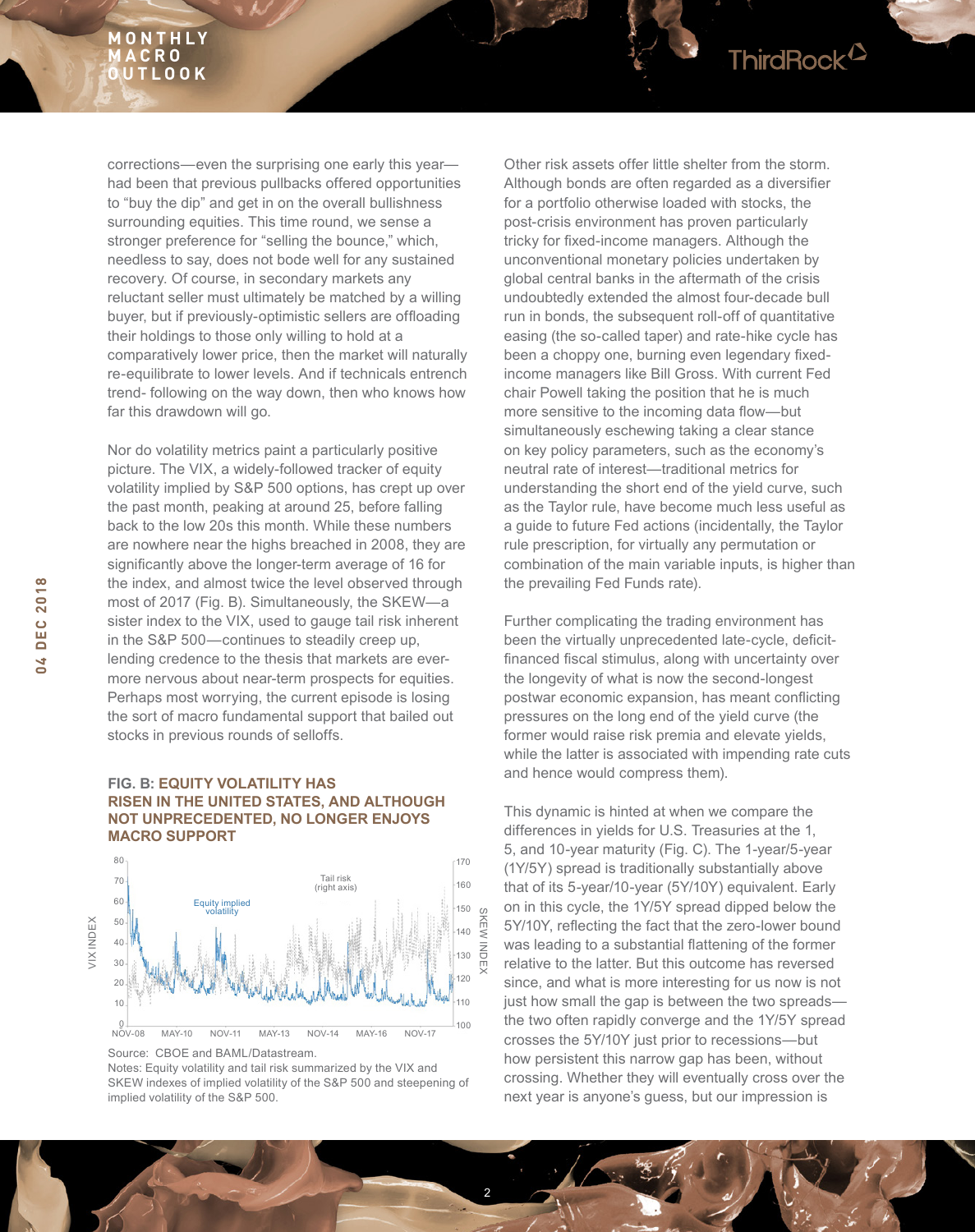

## **FIG. C: THE NARROW GAP BETWEEN U.S. YIELD SPREADS OF DIFFERENT MATURITIES HAS HELD FIRM, WHICH IS UNUSUAL**



Source: Thirdrock calculations, from FRB/FRED Notes: Spreads between 1Y and 5Y, and 5Y and 10Y yields on constant maturity Tresury debt. Gray bars indicate NBERdesignated recessions.

What is the point of this rather technical digression? A simple takeaway is that the behavior of the bond market in this particular late-cycle stage is likely to be different from those past. A more involved inference is that simple straight-line extrapolations of these spreads for the purposes of generating recession signals are unlikely to be reliable (not that spreads were all that amenable to simple extrapolations, anyhow). And finally, bonds may offer less of a buffer to stock market volatility over this particular end-cycle than in the past (although they are likely to still provide diversification benefits).

With markets more stubbornly unpredictable than usual, our recommendation is to identify a medium-term strategy consistent with one's risk appetite, and to stick to it through volatile market movements, rebalancing on a monthly basis. Both traditional hedges (short dollaryen, infation-protected securities) as well as more creative ones (derivatives, contingent convertibles) may find a role in the portfolio of a sophisticated investor.

## THE COMMODITIES SLINGSHOT HAS SLAIN THE INFLATION GOLIATH

ThirdRock<sup>12</sup>

With the deceleration in growth worldwide—even the high-fying United States has seen its overachieving 4.2 percent annualized quarter-on-quarter (QoQ) rate for the second quarter slow to 3.5 percent in the third, and nowcasts for the final quarter are tracking the high 2s—it is not entirely surprising that inflationary pressures, which were building since the beginning of the year as a result of pass-through from commodity prices, are now easing.

Indeed, this reduced pressure from commodities is best seen in the prices of two key commodities: oil and copper. For oil, a decomposition of the contributors to the recent slide down to around \$60 a barrel reveals that at least half of the reduced pressure is attributable to weaker demand (the remainder being due to supply expansions, especially renewed contributions from shale and Saudi Arabia, although some of this surplus could tighten again if OPEC acts to lower production in concert with Russia). And copper—often a reliable bellwether for the vigor of global economic activity has likewise come off the highs attained around the middle of the year, and is down around 13 percent since the start of the year.

To be clear, robust commodity prices are what got us to the current rate of infation across much of the developed world in the first place, with the median just slightly ahead of the typical advanced-economy central bank target of 2 percent (Fig. D). The concern that infation might spiral out of hand—held by some observers at the beginning of the year—has clearly not panned out this year, and looks unlikely to even in the face of what is now undeniable pressure from the wage front.

**" With markets more stubbornly unpredictable than usual, our recommendation is to identify a medium-term strategy consistent with one's risk appetite, and to stick to it through volatile market movements. "**

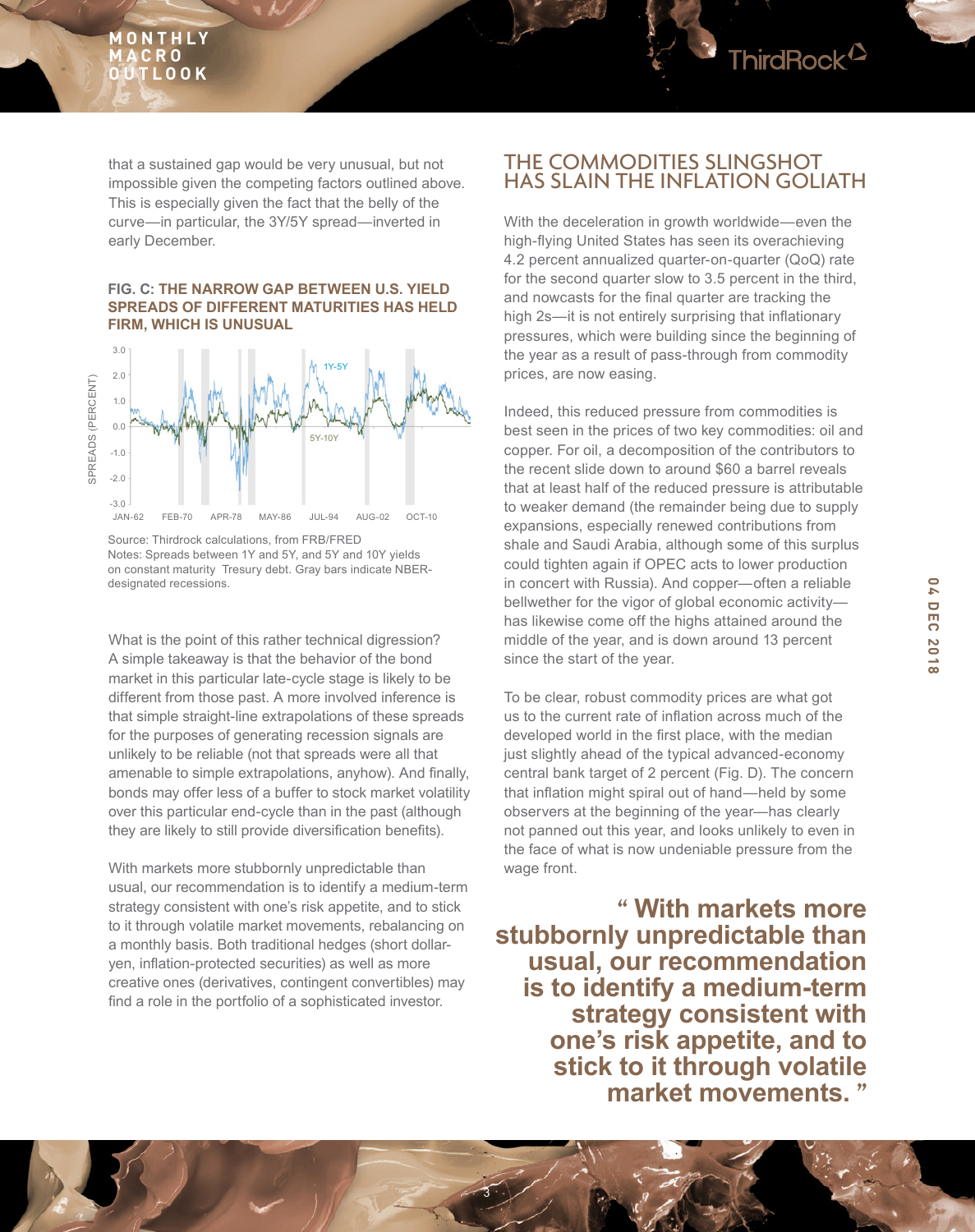## **M O N T H L Y M A C R O OUTLOOK**



### **FIG. D: AFTER OVERSHOOTING CENTRAL BANK TARGETS IN THE FIRST HALF OF 2018, INFLATION APPEARS TO HAVE SETTLED DOWN AMONG DMS**



NOV-15 MAR-16 JUL-16 NOV-16 MAR-17 JUL-17 NOV-17 MAR-18 JUL-18

Source:Thirdrock calculations, from Thomson Reuters Eikon. Notes: Bars correspond to 25th and 75th percentile of YoY CPI infation among DMs.

Not that wage pressures have been completely absent up till now. While many analysts celebrated October's pickup in U.S. average hourly earnings—to 3.2 percent year-on-year (YoY), the highest since April 2009—wage growth by other measures has actually found cyclical peaks before. For instance, the Federal Reserve Bank of Atlanta's wage growth tracker reported a post-crisis peak at the end of 2016 (of 3.9 percent YoY), higher than the current surge thus far (October's number was 3.7 percent YoY). And across virtually all developed markets, wage inflation has picked up significantly since 2018 (Fig. E). Indeed, the rise has been steady for the European Union as a whole since 2013, and has remained strong in the UK even after the Brexit referendum. Among DMs, only Japan has exhibited a notable absence of any wage growth trend.

## **FIG. E: WAGE GROWTH HAS BEEN WEAK ACROSS DMS SINCE THE POST-CRISIS BOUNCE, BUT HAS STRENGTHENED RECENTLY**



Source: Thirdrock calculations, from Oxford Economics/Datastream. Notes: MA(3) of YoY infation of monthly total economy unit wage cost index.

4

**" It is not entirely surprising that inflationary pressures, which were building since the beginning of the year as a result of pass-through from commodity prices, are now easing. "**

This sense of (very) modest infationary expectations appear to be well-priced into fnancial markets. Implied infation inferred from futures markets point to a weakening, rather than strengthening, of infation for the Euro Area, Japan, and the United States for the coming fve-year period, with only the UK bucking that trend (due to an anticipated continuation of pound weakness following Brexit) (Fig. F). In Japan, infation expectations have even plunged to close to zero, which do not bode well for Abenomics' efforts at slaying the deflation dragon there (or worse, it could be a signal of forced anticipated rate cuts as a result of impending recession). Notably, this severe plunge is absent for short-run inflationary expectations five years into the future (as inferred from the five year-five year forward infation swaps), which remains in mid-0.5 percent territory (undoubtedly still below the Bank of Japan's official target, but at least not skirting deflation territory.

#### **FIG. F: MARKET-IMPLIED INFLATION EXPECTATIONS FOR THE NEAR TERM SUGGEST A SOFTENING ACROSS MOST MAJOR DMS**



APR-10 MAR-11 FEB-12 JAN-13 DEC-13 NOV-14 OCT-15 SEP-16 AUG-17 JUL-18

Source: Thirdrock calculations, from Thomson Reuters Datastream. Notes: Short-term infation expectations correspond to the 5Y infation swap (TIPS breakeven for US) rate, smoothed using a 10-period moving average. Japan data begin in 2009M6.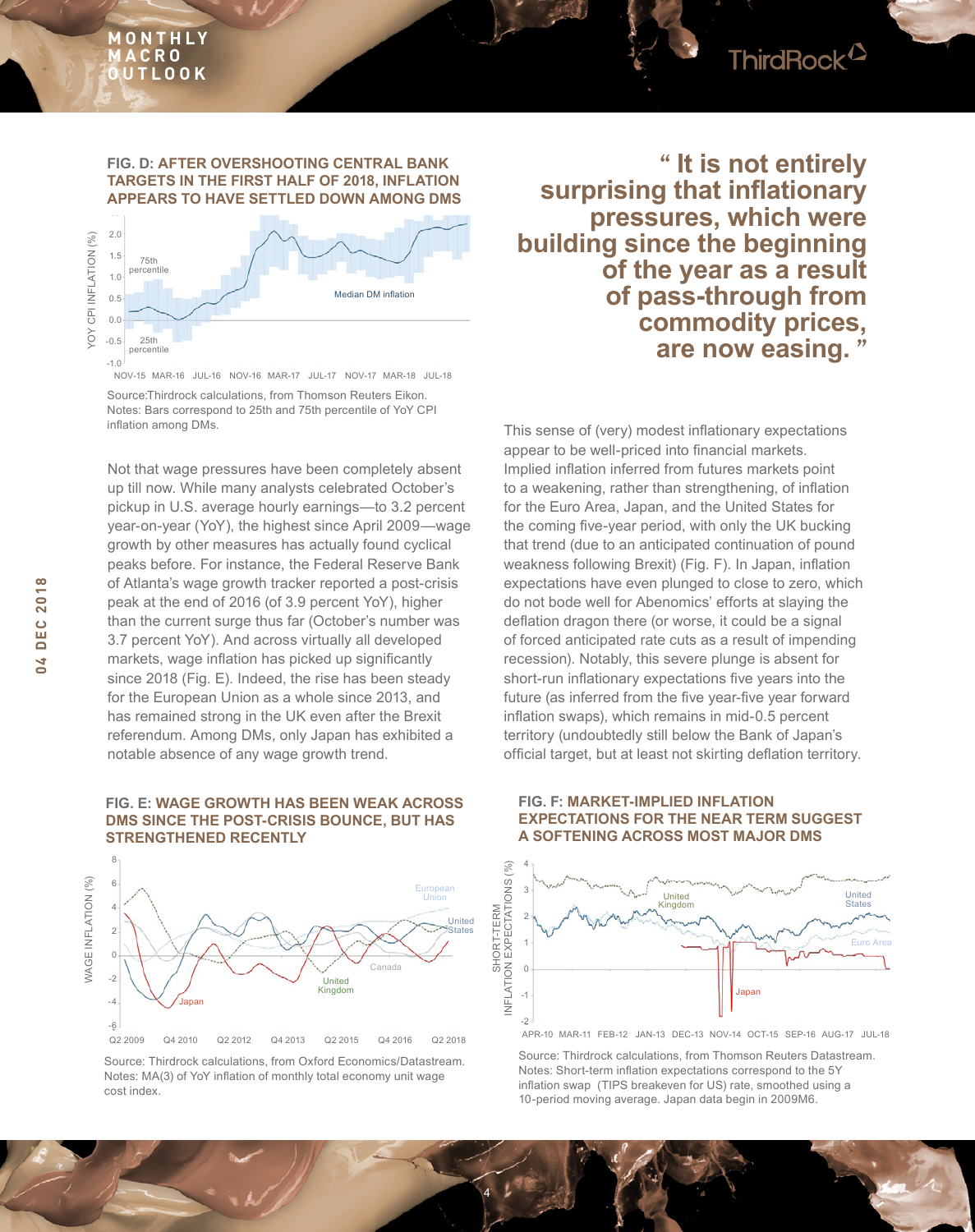

Taken together, it is difficult to make the case that either strong pipeline pressures or market expectations point to any sustained infation pickup in advanced economies, at least according to the available data. What about emerging markets?

As it turns out, infation appears to be fairly quiescent in these markets as well. Since the middle of last year, median infation among EMs has risen by less than a percentage point, from 2.5 to 3.3 percent (Fig. G). Keeping in mind that infation is generally higher in developing countries—the typical central bank target in this group is closer to 4 percent—this increase is entirely within historical trends, and if anything inflation remains below what many EMs, especially commodity exporters, would be pleased with. Moreover, the gentle rise in infation has been accompanied by the continuation of the narrowed dispersion in the top and bottom quartiles of the distribution (a trend that we first identified in our April Macro Outlook). Given all the currency turmoil that has plagued a number of EMs this year, this is surely comforting for central bank authorities that are probably more used to dealing with the effects of currency crises quickly passing through into domestic prices, and engendering undesirable spikes in infation.

### **FIG. G: INFLATION IS LIKEWISE QUIESCENT AMONG EMS, LARGELY OWING TO A SOFTENING IN COMMODITY PRICES**



NOV-15 MAR-16 JUL-16 NOV-16 MAR-17 JUL-17 NOV-17 MAR-18 JUL-18

Source: Thirdrock calculations, from Thomson Reuters Eikon. Notes: Bars correspond to 25th and 75th percentile of YoY CPI infation among EMs.

## CHINA: WHEN THE DRAGON SNEEZES, THE WORLD CATCHES THE FLU

The world's second-largest economy registered a tick down in its growth rate in the third quarter—to 6.5 percent (year-on- year, or YoY), from 6.7 percent the previous quarter—and this promptly led to much Sturm und Drang. Much of this wailing was, predictably, centered on the ongoing trade war between China and the United States. But others have kvetched about the ongoing diffculties of China's rebalancing efforts, its looming debt challenges, and growing authoritarian overreach by President Xi Jinping. We count ourselves among those concerned about these very issues, and so it is a useful exercise to place the recent slowdown in context, and to consider performance metrics beyond headline GDP prints.

Before diving in, it's worth placing the recent growth number in a broader context. First, it should be acknowledged that this slowdown is real; on a (nonannualized) quarter-to-quarter basis, growth likewise pulled back to 1.6 percent from 1.7 percent previously (QoQ growth rates can sometimes differ in terms of directionality relative to YoY numbers, so it is always wise to check). Other higher-frequency proxy indicators of growth—such as industrial production and the Li Keqiang index—likewise pulled back in the third quarter, corroborating the notion that there has been, indeed, a generalized deceleration in the Chinese economy (Fig. H). Second, the slowdown has been widely anticipated, and as a matter of fact was also anticipated by us (see, for instance, our June Macro Outlook). Whatever one's views of China's potential growth rate, YoY rates in the high sixes are widely regarded as above-trend, and so some degree of mean reversion would always have been on the cards. Finally, it's important to recognize that 6.5 percent is, all said and done, still an incredibly strong rate of growth. At this "depressed" rate, China's economy would still be on track to double in a little more than a decade. Even if the U.S. maintains the average of its blowout growth rates for the past two quarters (at 3.9 percent QoQ annualized, which it won't), and it will take the economy almost twice as long (18 years) to double in size. So convergence in terms of economic size is still happening, in spite of the relative slowdown.

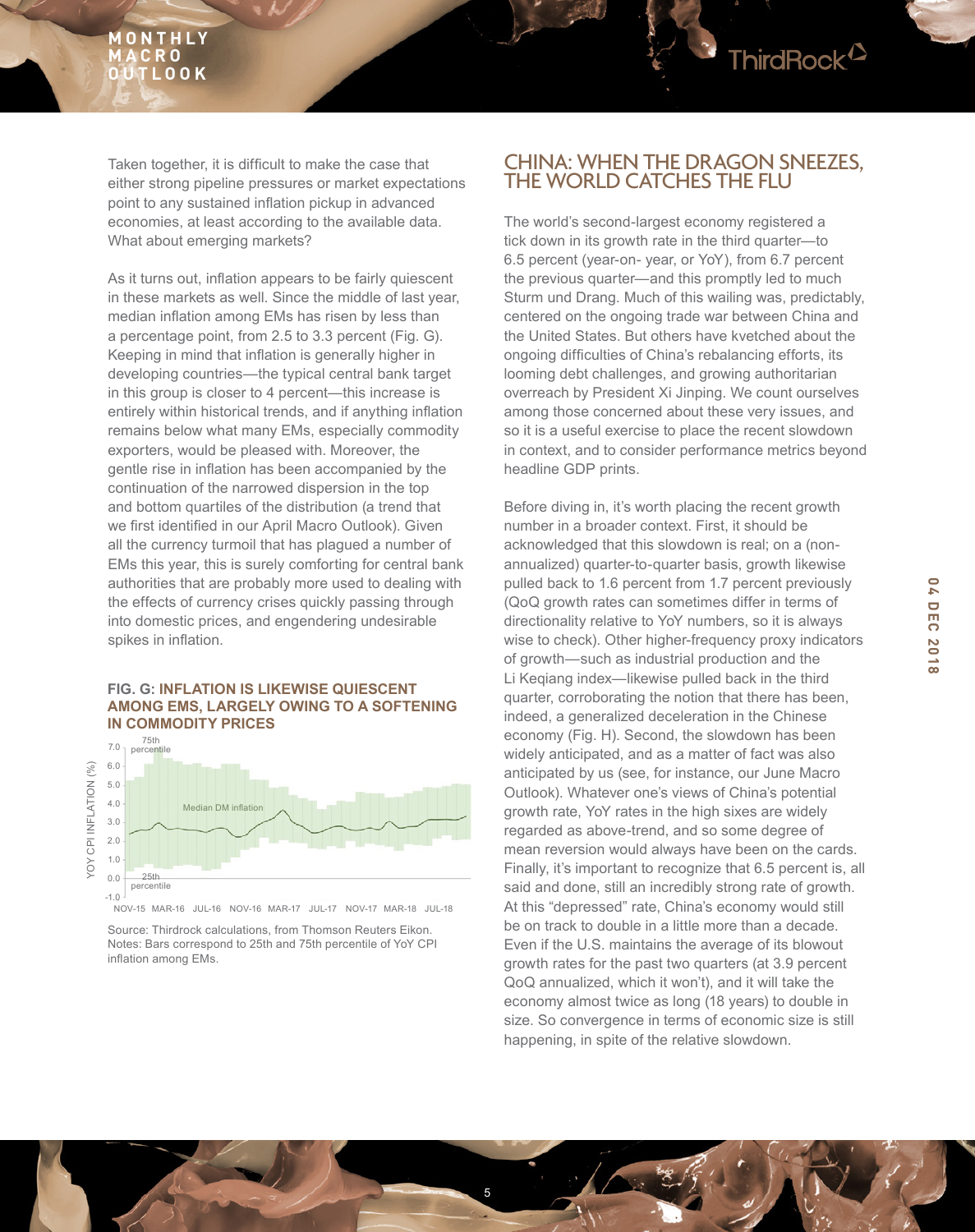

#### **FIG. H: MEASURES OF OFFICIAL AND UNOFFICIAL ECONOMIC ACTIVITY IN CHINA INDICATE A MODEST SLOWDOWN IN THE THIRD QUARTER**



Source: Thirdrock calculations, from China National Bureau of Statistics/Datastream.

Notes: Keqiang index proxy for GDP constructed from rail cargo volume, electricity consumption, and bank loan disbursements.

As it turns out, the underlying economic dynamics driving this slowdown is not necessarily bad, at least from the perspective of ensuring that China's rapid growth remains sustainable over the longer run. One steady criticism of China's recent growth record has been an excessive reliance on fixed investment (and associated debt accumulation) as an engine for growth, which at one point amounted to almost half of output (in 2011); even today, this remains elevated at around 44 percent of GDP today (Fig. I). Still, investment growth has undergone an inexorable slowdown, and (in the most recent data) accounted for only 4.3 percent of GDP growth. This diminished contribution has occurred in tandem with a pickup in the growth contribution from consumption, of around 3.2 four years ago to about 4.1 percent currently. Nitpickers will quibble with how private consumption, at about two-ffths of output, remains anemic relative to G7 countries (which tends toward at least two-thirds or more), but then again, China remains a developing economy, and should not be held to the same benchmark as advanced economies. Our overall take is that China's economy is gradually redirecting its spending in a responsible, gradualist fashion, and that this rebalancing has the ability to forestall a more sudden collapse in China's carefully-manicured growth transition (investment tends to be more volatile than consumption).



**FIG. I: MUCH OF THE SLOWDOWN IN GROWTH IS ATTRIBUTABLE TO A HEALTHY SCALING BACK OF** 

Source: Thirdrock calculations, using Datastream. Notes: Real YoY changes from non-seasonally-adjusted quarterly data.

And quite honestly, such critics might wish to think carefully about the implications of what they wish for. By dint of its size, Chinese demand for commodities has kept global activity—among emerging markets, surely, but even for advanced- economy commodity exporters such as Australia and Canada—afloat. The softening in commodity prices since the summer is almost certainly linked to lower Chinese demand at the margin, and the spillover effects of increases in Chinese consumption for imports from the rest of the world (and by extension growth) are likely to be smaller than those emanating from investment per se (some mild evidence in favor of this thesis is the fact that imports are now much lower than in the post-crisis period, when investment growth was twice that prevailing today) (Fig. J).

### **FIG. J: CHINESE TRADE HAS HELD UP, BUT RECENT IMPORT GROWTH IS SIGNIFICANTLY LOWER THAN RIGHT AFTER THE GLOBAL CRISIS**



Source: Thirdrock calculations, from China Customs/Datastream. Notes: YoY growth in imports, exports, and trade (MA(6) of imports and exports).

6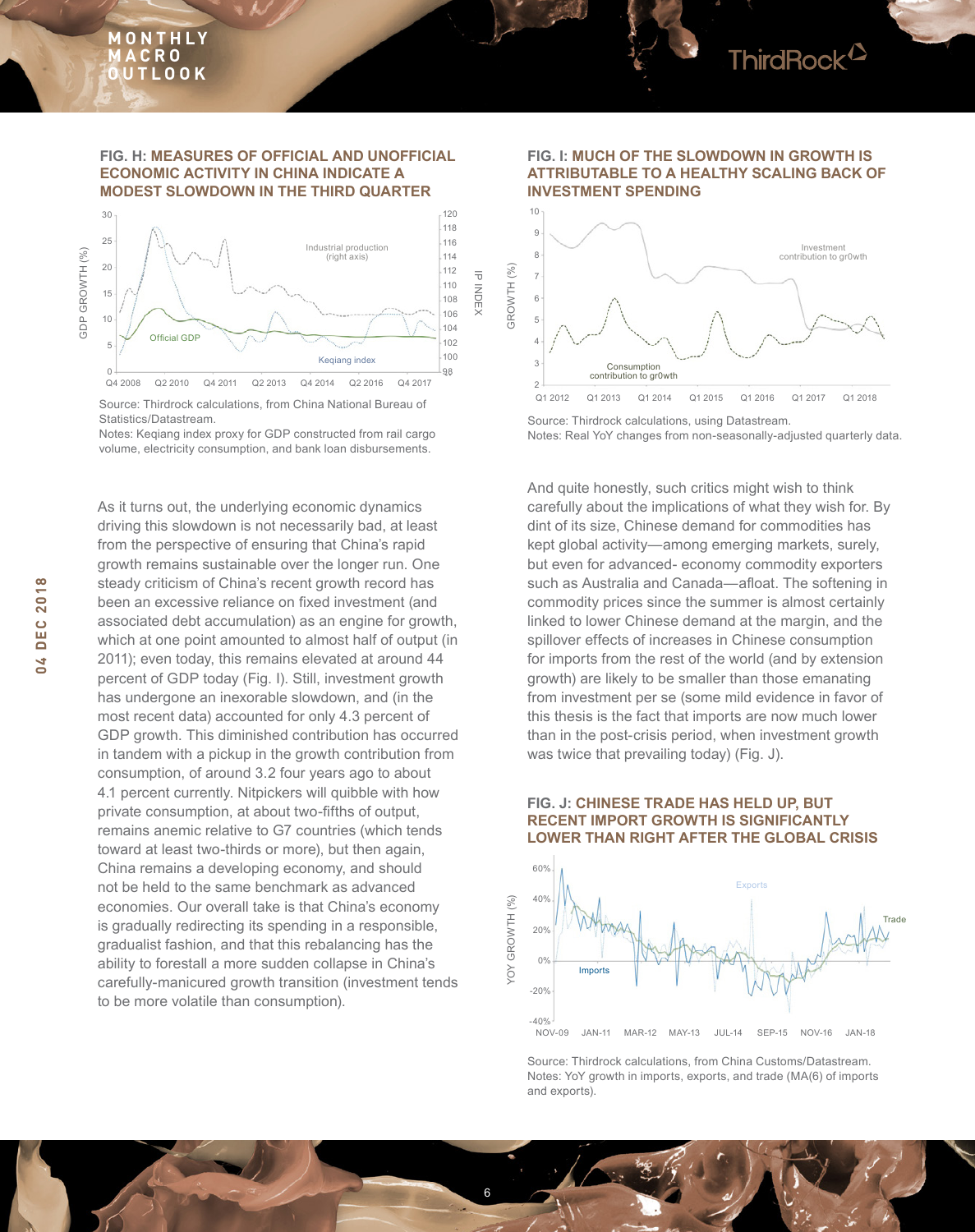## **M O N T H L Y C R O OUTLOOK**

This is a trend that will almost persist far into the future, to limited detriment for China's overall growth. Indeed, the basis for our confdence over China's long-term potential trend growth—which we judge to be in the region of 5.5 percent—is premised on our model of long-term growth that holds the share of investment in the economy largely fixed, but relies on the combined contributions of human capital (changes in the schooling-adjusted labor force, whose contributions will fade in negligible amounts in the future) and technological growth (a combination of institutional innovations coupled with the continued reallocation of factors of production in China toward more productive uses). So long as China successfully navigates its debt problem (a concern we have been fagging, most recently in last month's Outlook), the slower-but-still impressive 5.5 percent 10-year growth rate is, in our view, is still very achievable (Fig. K).

#### **FIG. K: EVEN WITH REDUCTIONS IN INVESTMENT'S CONTRIBUTION, CHINA RETAINS THE ABILITY TO POSE SOLID LONG-TERM GROWTH**



1965 1970 1975 1980 1985 1990 1995 2000 2005 2010 2015 2020 2025 2030

Source: Thirdrock calculations, from Barro & Lee (2015, 2016), IIASA (2010), ILO (2014), UN (2013, 2015), World Bank (2017) Notes: Growth accounting model includes contributions from human capital (schooling-adjusted labor force), physical capital (depreciated fixed investment accumulation), and technology (TFP residual), with capital accumulation held as constant share of GDP. Dotted line indicates actual GDP growth realizations (for historical years).

One of the key sources of our relative confdence that China will eventually get there—with perhaps some bumps along the way—is the fact that Chinese policymakers are fairly clear-eyed about the risks inherent in the economy. The most recent five-year plan explicitly discussed an acceptance of lower growth targets in exchange for higher-quality growth; last year, the process for shoring up financial stability began in earnest, although the process has been subject to uneven starts and stops (the catchphrase was to target not so much "black swan"—essentially unpredictable—

7

GROWTH (%)

GROWTH<sub>(%)</sub>

risks, but at least "gray rhino" events, those foreseen but often overlooked). So while authorities clearly have their work cut out for them, the fact that they are at least cognizant of the dangers is, for us, a more enlightened policy approach than one of either rational inattention or benign neglect.

ThirdRock<sup>12</sup>

It's nevertheless useful to think through worse-case scenarios. The one that probably keeps Chinese officials up at night is a reprise of the post-1992 Japanese experience. Thankfully, China's slowdown currently appears to be more gradual than the acceleration in growth that began for Japan in mid-1987 (following the signing of the Louvre Accord, which institutionally locked in a steady yen overvaluation). But the consequences of the post-bubble collapse in productivity led to a lost decade (or two) for Japan. This is heartening, because a precipitous drop would imply a sharp slowdown in Chinese growth, not just now but over as long as a decade. We consider this scenario by imposing the productivity collapse that occurred in Japan for Chinese data—keeping other contributors to growth consistent with our baseline—and we find that the long-term 10year growth rate would average only 1.8 percent (Fig. L). Now, sub-2 percent growth isn't a complete disaster, but our guess is that this would be a catastrophe for risk assets in the short term, and perhaps even longer if growth never recovers.

## **FIG. L: IF CHINA WERE TO FOLLOW JAPAN'S POST-BUBBLE TFP PATH, AVERAGE ANNUAL GROWTH COULD FALL BELOW 2 PERCENT**



1965 1970 1975 1980 1985 1990 1995 2000 2005 2010 2015 2020 2025 2030

Source: Thirdrock calculations, from Barro & Lee (2015, 2016), IIASA (2010), ILO (2014), UN (2013, 2015), World Bank (2017) Notes: Projections for Japanese reply scenario assume similar human and physical capital contributions to growth as in the baseline, but follow the Japanese TFP path from 1992 onward.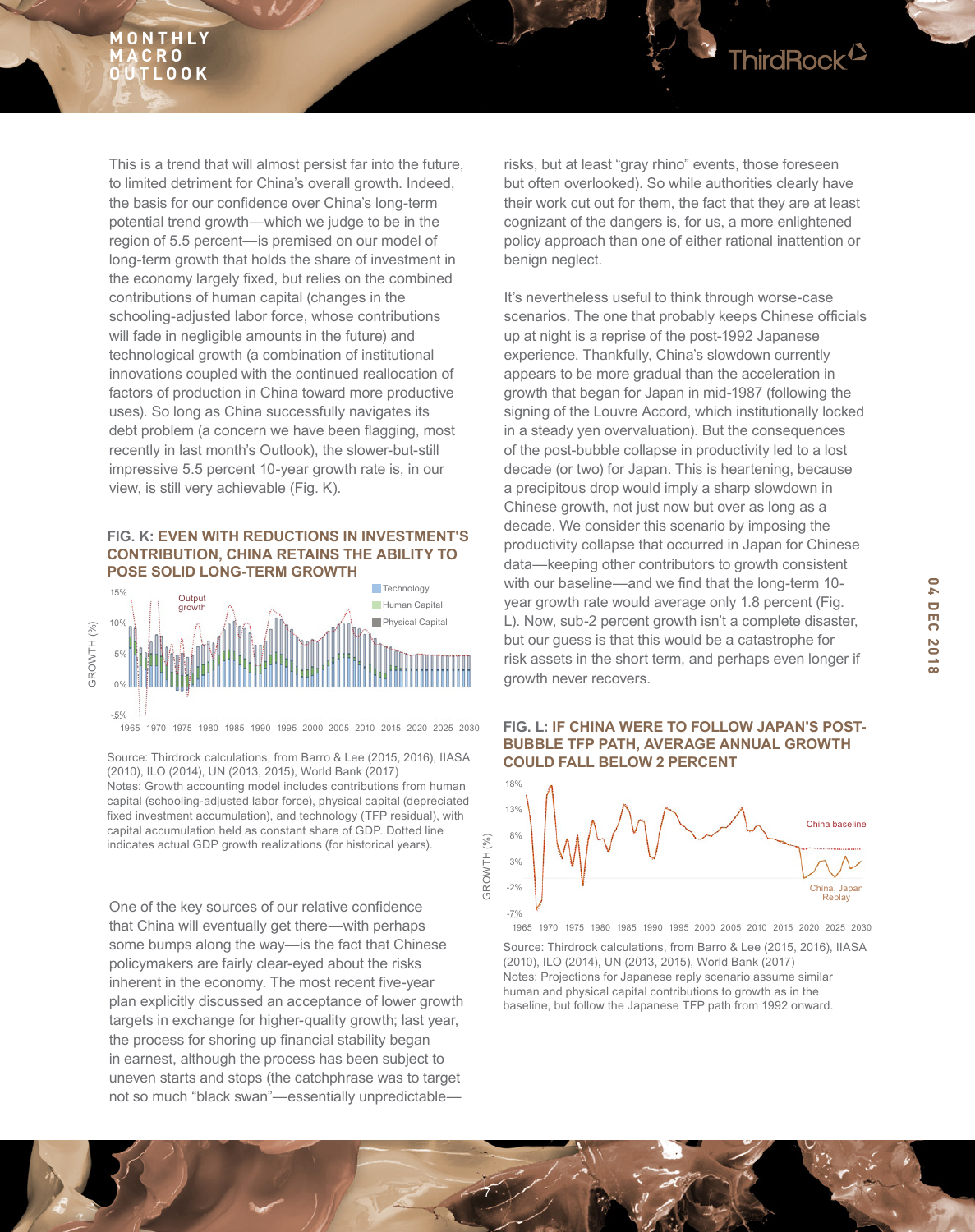## ThirdRock<sup>2</sup>

## INVESTMENT TAKEAWAYS

The market environment remains challenging, and we continue to rebalance into strength and rotate equity holdings into defensives. As mentioned above, we recommend the adoption and maintenance of a strategy that looks further afeld, gradually taking on equity risk in particularly undervalued segments, such as Asian EM. In accordance with our analysis underscoring a particularly tricky environment for fxed income, we have evolved our approach toward a barbell for bonds, remaining short duration but also increasing some exposure to long-end Treasuries. Other more creative hedges we are now exploring include contingent convertibles and equity collars, although we acknowledge that pricing for the latter may well be prohibitive.

*The author Jamus Lim is Economist at Thirdrock Capital. A former lead economist at Abu Dhabi Investment Authority and senior economist at the World Bank, Jamus is also currently an Associate Professor at ESSEC Business School in Singapore.*

> **" The market environment remains challenging, and we continue to rebalance into strength and rotate equity holdings into defensives. "**

8